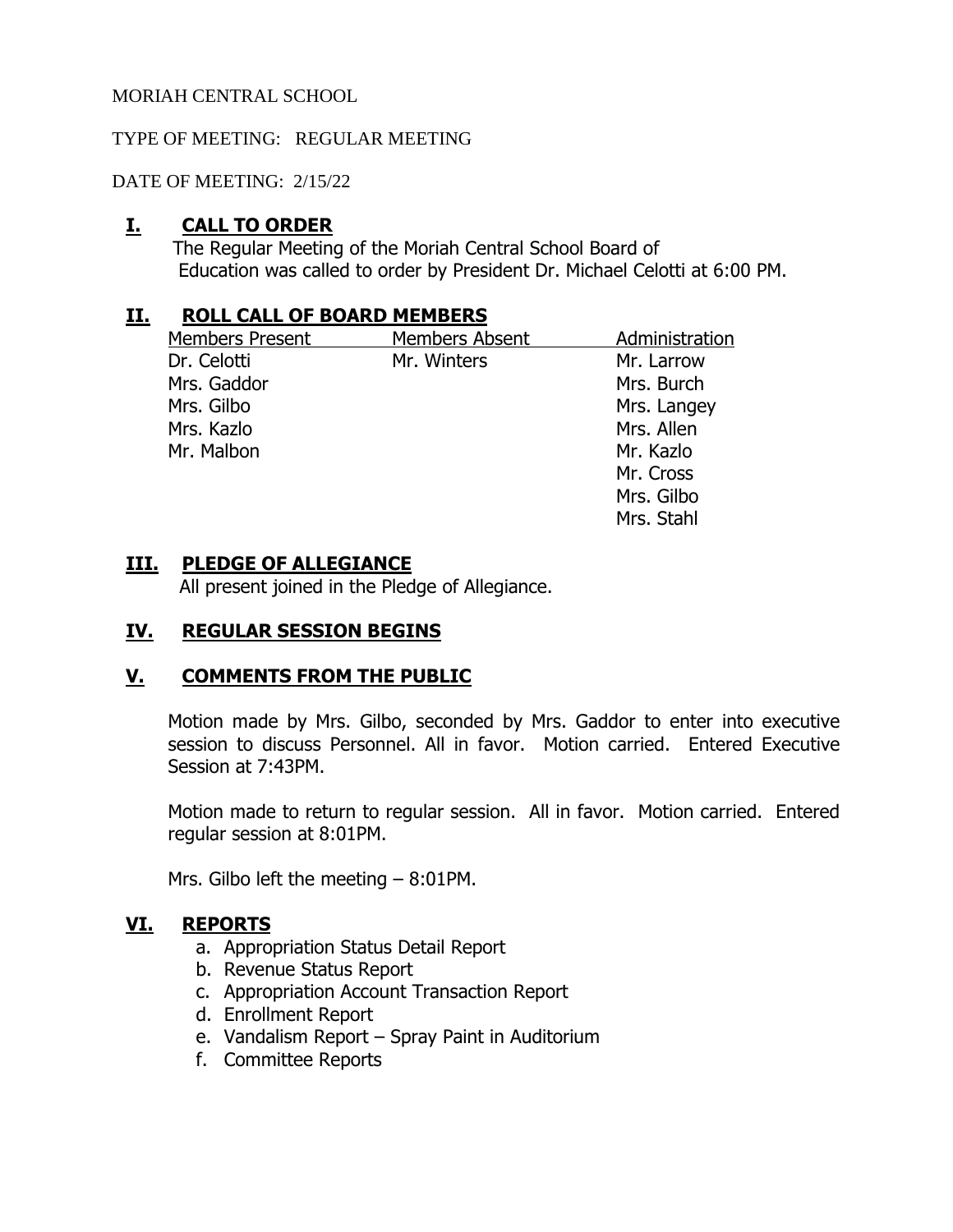# **VII. ITEMS FOR BOARD ACTION**

## **a. Approve 1/18/22 Regular Meeting Minutes**

"That the Board of Education move to approve the minutes from the meeting held on the above mentioned date." Motion made by Mrs. Gilbo, seconded by Mr. Malbon to accept as presented. All in favor. Motion carried.

## **b. Approve December 2021 Treasurer's Report – Reviewed by Mrs. Kazlo**

Motion made by Mrs. Kazlo, seconded by Mrs. Gaddor to approve the December 2021 Treasurer's Report as submitted by Mrs. Mildon. All in favor. Motion carried.

### **c. Approve January 2022 Payroll Reconciliation Report**

Motion made by Mr. Malbon, seconded by Mrs. Gaddor to approve the January 2022 Payroll Reconciliation Report as submitted by Mrs. Mildon. All in favor. Motion carried.

#### **d. Approve January 2022 Cafeteria Report**

Motion made by Mrs. Gilbo, seconded by Mrs. Gaddor to approve the January 2022 Cafeteria Report as submitted by Mrs. Mildon. All in favor. Motion carried.

### **e. Approve Budget Transfers**

Motion made by Mrs. Gaddor, seconded by Mr. Malbon to approve the budget transfers as submitted by Mrs. Mildon. All in favor. Motion carried.

### **f. Approve Conference Request**

Motion made by Mr. Malbon, seconded by Mrs. Gaddor to approve the following Conference Request**:**  Michelle Woodard – The Reading Teachers Top Ten Tools All in favor. Motion carried.

#### **g. Approve Transportation Proposition**

Motion made by Mrs. Gaddor, seconded by Mr. Malbon to approve the following transportation resolution:

Shall the Board of Education of the Moriah Central School District be authorized to purchase and finance of two student transportation vehicles, including necessary furnishings, fixtures and equipment and all other costs incidental thereto, and expend a total sum not to exceed \$277,900, which is estimated to be the total maximum cost thereof, and said amount, or so much thereof as may be necessary, shall be raised by the levy of a tax upon the taxable property of said School District and collected in annual installments as provided by Section 416 of the Education Law; and, in anticipation of such tax, obligations of said School District, in the principal amount not to exceed \$277,900, shall be issued. All in favor. Motion carried.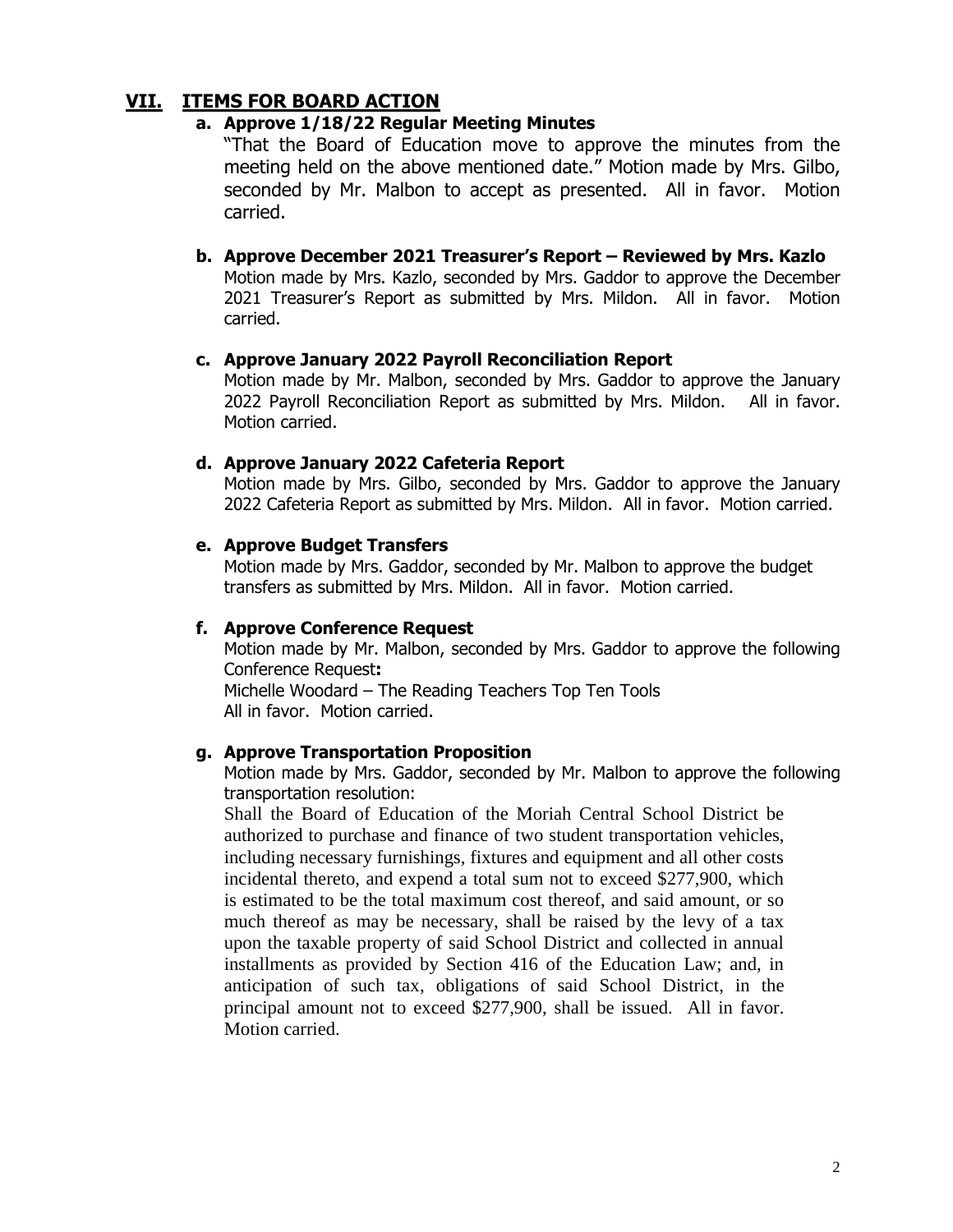## **h. Approve American Recovery Act Funding**

Motion made by Mrs. Kazlo, seconded by Mrs. Gaddor to approve the following resolution:

That the Board of Education resolve to accept the American Recovery Program (ARP) funding from the New York State Department of Education in the amount of \$1,732,530; approve the use of the funds to make purchases as indicated; and authorize the Superintendent and the Board President to execute all documents necessary to effectuate this resolution. All in favor. Motion carried.

## **i. Approve Tenure – Rachel Zauner**

Whereas, William J. Larrow, Superintendent, Moriah Central School has recommended the tenure appointment of **Rachel Zauner** as an Elementary Teacher in the Moriah Central School District.

Be it resolved that **Rachel Zauner** be and hereby is appointed to tenure in the Moriah Central School District, commencing 2/15/22, present certification status being Elementary Teacher and be it further

Resolved that this appointment be made and services be continued with and subject to provisions of Section 3012 of the Education Law of the State of New York, and the rules and regulations of this District. All in favor. Motion carried.

## **j. Approve Tenure Appointment – Ellecia Schaefer**

Whereas, William J. Larrow, Superintendent, Moriah Central School has recommended the tenure appointment of **Ellecia Schaefer** as a Teacher Assistant in the Moriah Central School District.

Be it resolved that **Ellecia Schaefer** be and hereby is appointed to tenure in the Moriah Central School District, commencing 2/15/22, present certification status being Elementary Teacher and be it further

Resolved that this appointment be made and services be continued with and subject to provisions of Section 3012 of the Education Law of the State of New York, and the rules and regulations of this District. All in favor. Motion carried.

### **k. Appoint Teacher Aide – Nelida Rodriguez**

Motion made by Mr. Malbon, seconded by Mrs. Kazlo to appoint Nelida Rodriguez as a Teacher Aide on Step 1 of the present agreement between the CSEA and MCS Board of Education effective 1/31/22. All in favor. Motion carried.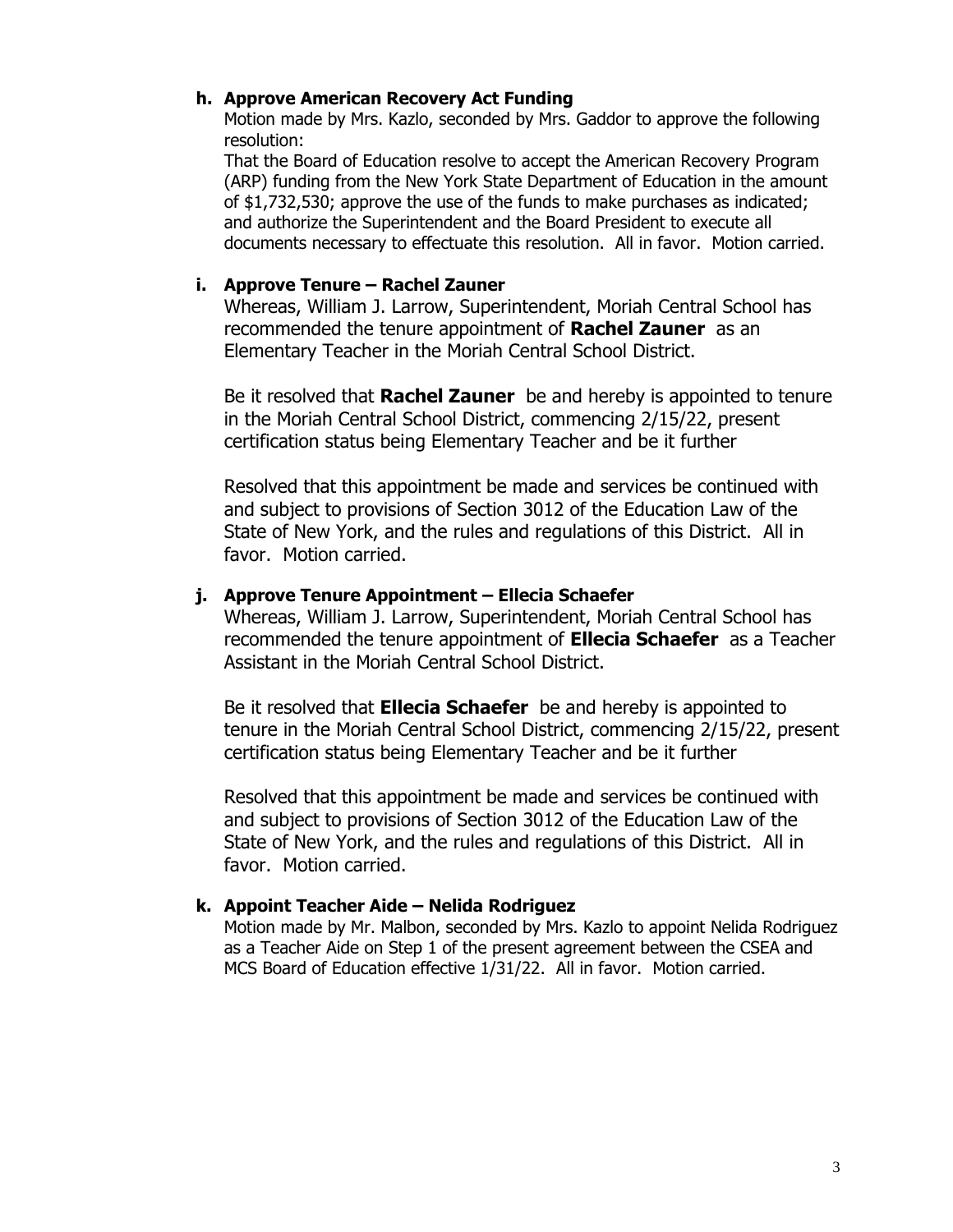## **l. Approve Substitute List**

Motion made by Mrs. Gaddor, seconded by Mr. Malbon to approve the Substitute Teacher list as presented:

A roll call vote resulted in the following: YES NO ABSTAIN Dr. Celotti Mrs. Gaddor Mrs. Gilbo Mrs. Kazlo Mr. Malbon 5 YES, 0 NO, 0 ABSTAIN – Motion carried.

### **m. Approve Adult School Lunch Price Increase**

Motion made by Mrs. Kazlo, seconded by Mrs. Gaddor to approve an increase to the adult school lunch price to \$5.42 (includes tax) per NYSED. All in favor. Motion carried.

## **n. Approve Spring Coaches**

Motion made by Mr. Malbon, seconded by Mrs. Kazlo to approve following Spring Coaches:

| <b>BASEBALL</b> |                         |
|-----------------|-------------------------|
| Varsity         | Casey Nephew            |
| JV              | James Langey            |
| Modified        | <b>Timothy Breeyear</b> |

**SOFTBALL** Varsity Billie Jo Simpson Modified Christina Slattery

| <b>GOLF</b> | Lynn Galm |
|-------------|-----------|

| <b>TRACK</b> | Luis Garnica                  |
|--------------|-------------------------------|
|              | Arto Nadeau – Volunteer       |
|              | Norm Childs – Volunteer       |
|              | Howard Hammonds - Volunteer   |
|              | All in favor. Motion carried. |

## **o. Approve CSE/CPSE Recommendations – Tabled for Executive Session**

**p. Personnel Discussion – Executive Session**